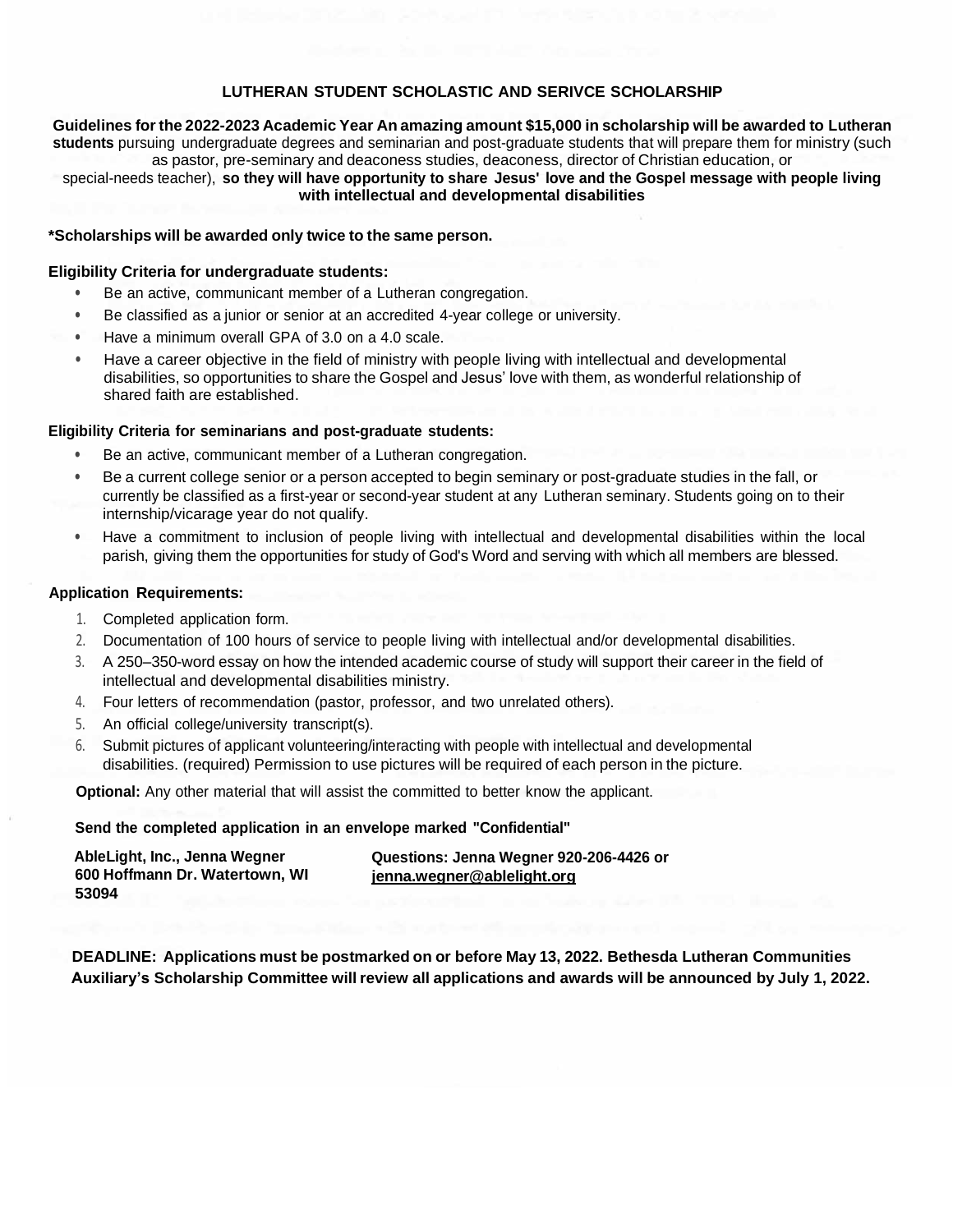### **ABLELIGHT AUXILIARY (AbleLight, Inc., formerly Bethesda Lutheran Communities, Inc.)**

# **LUTHERAN STUDENT SCHOLASTIC AND SERVICE SCHOLARSHIP**

#### **Seminary Application 2022/2023 Academic Year**

# **DEADLINE: Application must be postmarked on or before Friday, May 13, 2022.**

| Name experience and the second contract of the second contract of the second contract of the second contract of the second contract of the second contract of the second contract of the second contract of the second contrac       |  |  |                 |  |
|--------------------------------------------------------------------------------------------------------------------------------------------------------------------------------------------------------------------------------------|--|--|-----------------|--|
| Home                                                                                                                                                                                                                                 |  |  |                 |  |
|                                                                                                                                                                                                                                      |  |  |                 |  |
|                                                                                                                                                                                                                                      |  |  |                 |  |
|                                                                                                                                                                                                                                      |  |  |                 |  |
| Home Church <u>the community of the community of the community of the community of the community of the community of the community of the community of the community of the community of the community of the community of the c</u> |  |  |                 |  |
| Synod: LCMS WELS ELCA ELS NALC LCMC                                                                                                                                                                                                  |  |  |                 |  |
|                                                                                                                                                                                                                                      |  |  |                 |  |
|                                                                                                                                                                                                                                      |  |  |                 |  |
|                                                                                                                                                                                                                                      |  |  |                 |  |
| High School _________________________________City _________________________State __________Grad Year: _______                                                                                                                        |  |  |                 |  |
| <b>COLLEGE/UNIVERSITY</b>                                                                                                                                                                                                            |  |  |                 |  |
|                                                                                                                                                                                                                                      |  |  |                 |  |
| Dates Attended: from ________to ________GPA ___________Degree Earned ___________________                                                                                                                                             |  |  |                 |  |
| <b>For College Seniors Only</b><br>Accepted by Seminary: 1990<br>To begin: ___________Date (Copy of acceptance letter must be attached)<br><b>SEMINARY - CURRENT</b>                                                                 |  |  |                 |  |
|                                                                                                                                                                                                                                      |  |  | State _________ |  |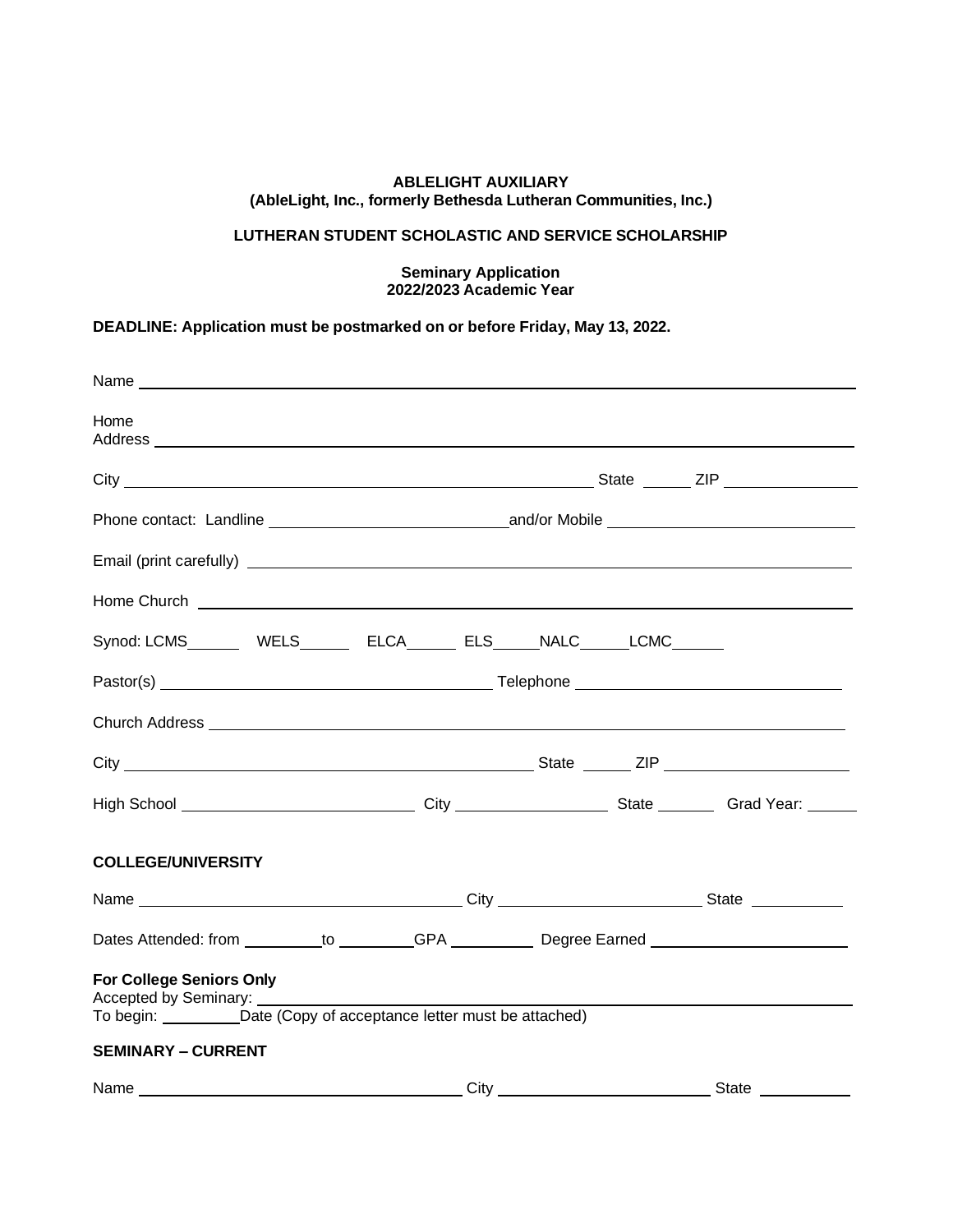# **EMPLOYMENT HISTORY**

| Supervisor's Name<br><u>Supervisor's Name</u>                                                                                                                                                                                          |                                                                            |  |
|----------------------------------------------------------------------------------------------------------------------------------------------------------------------------------------------------------------------------------------|----------------------------------------------------------------------------|--|
|                                                                                                                                                                                                                                        |                                                                            |  |
|                                                                                                                                                                                                                                        |                                                                            |  |
|                                                                                                                                                                                                                                        |                                                                            |  |
| Dates Employed: from ______________ to ____________ (month/year required)                                                                                                                                                              |                                                                            |  |
|                                                                                                                                                                                                                                        |                                                                            |  |
|                                                                                                                                                                                                                                        |                                                                            |  |
|                                                                                                                                                                                                                                        |                                                                            |  |
|                                                                                                                                                                                                                                        |                                                                            |  |
| Dates Employed: from _____________ to ___________ (month/year required)                                                                                                                                                                |                                                                            |  |
|                                                                                                                                                                                                                                        |                                                                            |  |
|                                                                                                                                                                                                                                        |                                                                            |  |
|                                                                                                                                                                                                                                        |                                                                            |  |
|                                                                                                                                                                                                                                        |                                                                            |  |
|                                                                                                                                                                                                                                        |                                                                            |  |
| Dates Employed: from ______________ to ____________ (month/year required)                                                                                                                                                              |                                                                            |  |
|                                                                                                                                                                                                                                        |                                                                            |  |
| Supervisor's Name<br><u> and the contract of the contract of the contract of the contract of the contract of the contract of the contract of the contract of the contract of the contract of the contract of the contract of the c</u> |                                                                            |  |
|                                                                                                                                                                                                                                        |                                                                            |  |
|                                                                                                                                                                                                                                        |                                                                            |  |
|                                                                                                                                                                                                                                        |                                                                            |  |
|                                                                                                                                                                                                                                        | Dates Employed: from ______________ to ______________(month/year required) |  |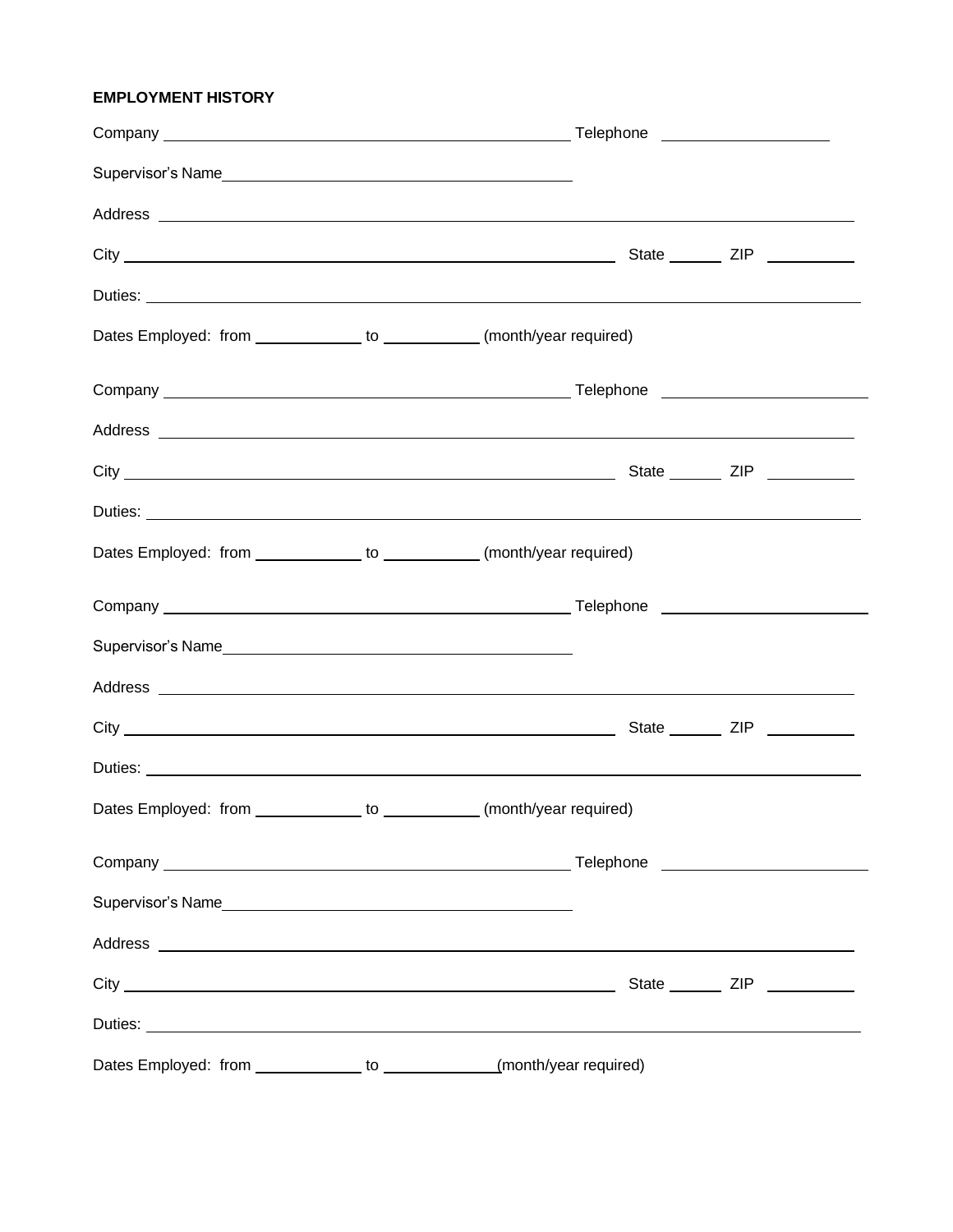# **VOLUNTEER HISTORY**

|         | Dates: from _____________to ___________ (month/year required) Hours: _______________________________            |                                   |
|---------|-----------------------------------------------------------------------------------------------------------------|-----------------------------------|
|         |                                                                                                                 |                                   |
|         | Contact Name: Name and Second Contact Name and Second Contact Name and Second Contact Name and Second Contact N |                                   |
|         |                                                                                                                 |                                   |
|         |                                                                                                                 |                                   |
|         |                                                                                                                 |                                   |
|         | Dates: from _____________to ___________(month/year required) Hours: _______________________________             |                                   |
|         |                                                                                                                 |                                   |
|         |                                                                                                                 |                                   |
|         |                                                                                                                 |                                   |
|         |                                                                                                                 |                                   |
| Duties: |                                                                                                                 |                                   |
|         | Dates: from ______________ to ____________ (month/year required) Hours: ___________________________             |                                   |
|         |                                                                                                                 |                                   |
|         |                                                                                                                 |                                   |
|         |                                                                                                                 |                                   |
|         |                                                                                                                 |                                   |
|         |                                                                                                                 |                                   |
|         | Dates: from _____________ to ____________ (month/year required)                                                 | Hours: __________________________ |